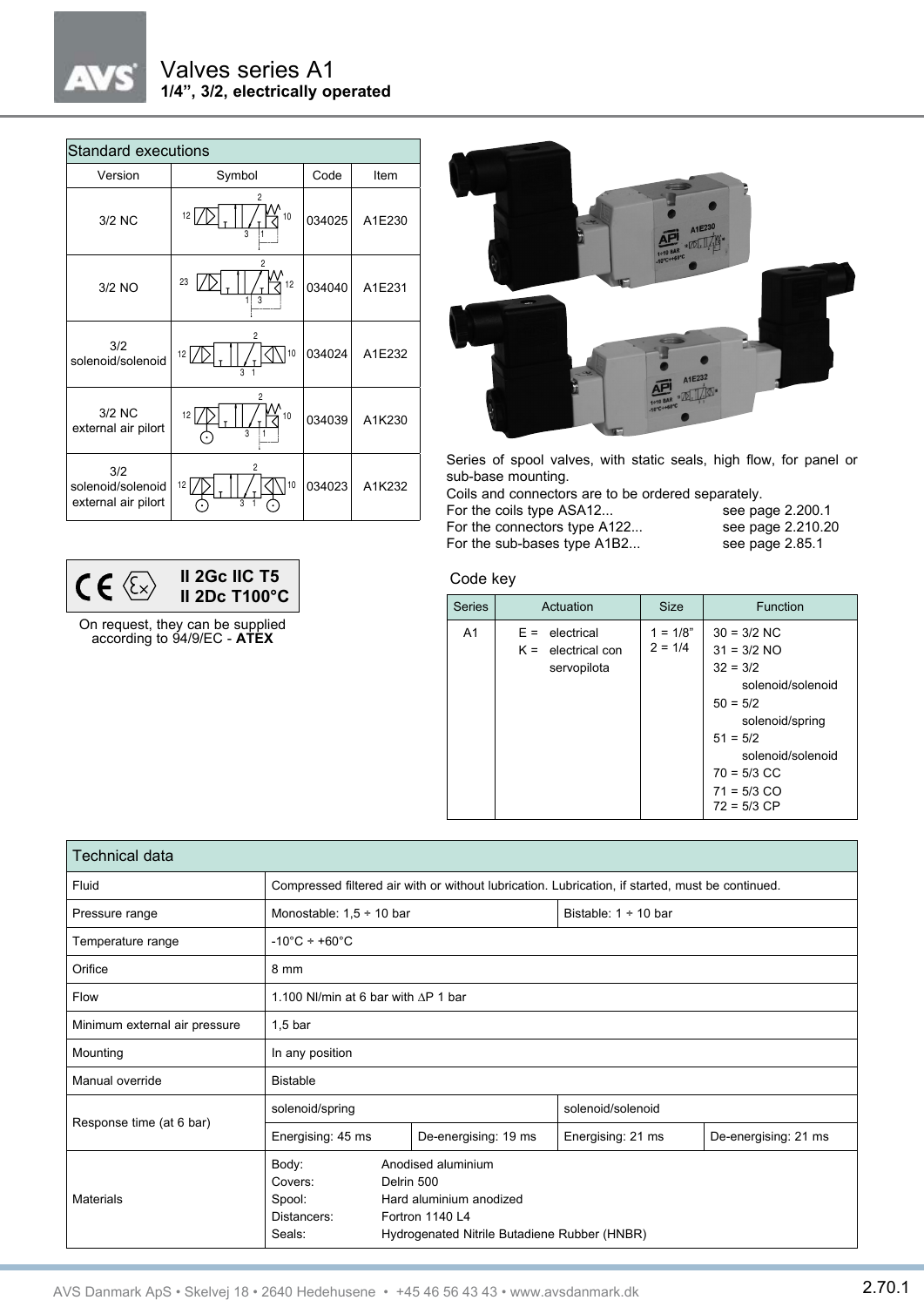# $\sqrt{2}$

### Valves series A1 **1/4", 3/2, electrically operated**